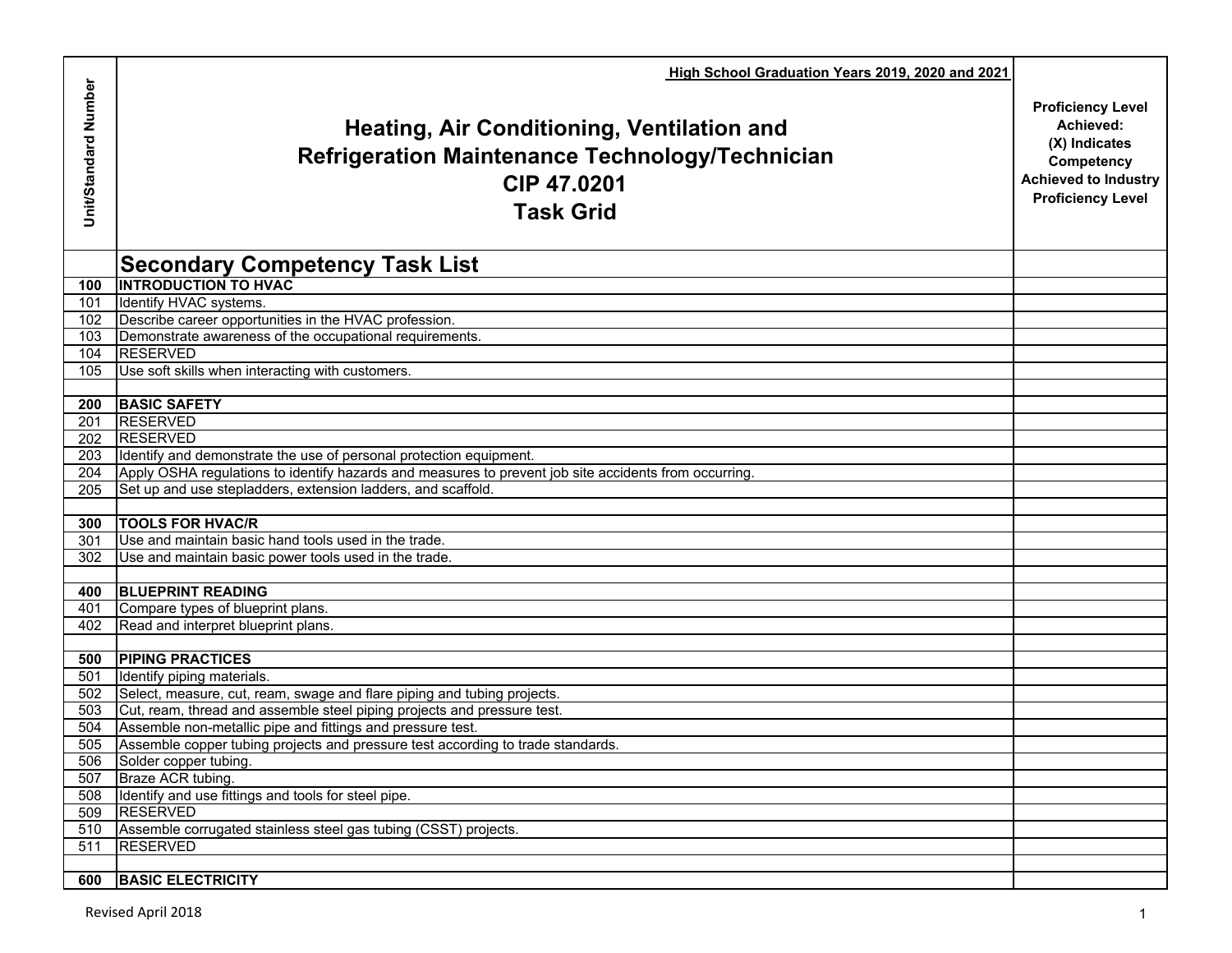|                      | High School Graduation Years 2019, 2020 and 2021                                                                                                                                  |                                                                                                                                 |
|----------------------|-----------------------------------------------------------------------------------------------------------------------------------------------------------------------------------|---------------------------------------------------------------------------------------------------------------------------------|
| Unit/Standard Number | Heating, Air Conditioning, Ventilation and<br><b>Refrigeration Maintenance Technology/Technician</b><br>CIP 47.0201<br><b>Task Grid</b>                                           | <b>Proficiency Level</b><br>Achieved:<br>(X) Indicates<br>Competency<br><b>Achieved to Industry</b><br><b>Proficiency Level</b> |
| 601                  | Compare and analyze methods of producing electricity using appropriate terms.                                                                                                     |                                                                                                                                 |
| 602                  | Calculate basic electrical quantities using Ohm's law.                                                                                                                            |                                                                                                                                 |
| 603                  | Explain how magnetism is used in different HVAC components.                                                                                                                       |                                                                                                                                 |
| 604                  | Implement safe electrical practices.                                                                                                                                              |                                                                                                                                 |
| 605                  | Interpret and draw various types of electrical schematics and symbols.                                                                                                            |                                                                                                                                 |
| 606                  | Apply proper wiring techniques.                                                                                                                                                   |                                                                                                                                 |
| 607                  | Perform electrical testing to include mechanical/electronic relays on energized and De-energized circuits.<br>Wire series circuit, parallel circuit, and series/parallel circuit. |                                                                                                                                 |
| 608<br>609           | Install and size electric disconnects, circuit breakers and fuses.                                                                                                                |                                                                                                                                 |
| 610                  | Classify and test various types of capacitors.                                                                                                                                    |                                                                                                                                 |
| 611                  | Identify electrical motors and their applications.                                                                                                                                |                                                                                                                                 |
| 612                  | Differentiate motor control protection and start devices.                                                                                                                         |                                                                                                                                 |
| 613                  | Apply electrical codes.                                                                                                                                                           |                                                                                                                                 |
| 614                  | Determine transformers and their applications.                                                                                                                                    |                                                                                                                                 |
| 615                  | Size, apply, and ground electrical circuits and raceways.                                                                                                                         |                                                                                                                                 |
|                      |                                                                                                                                                                                   |                                                                                                                                 |
| 700                  | <b>INTRODUCTION TO COOLING</b>                                                                                                                                                    |                                                                                                                                 |
| 701                  | Measure temperature and pressure of a cooling system.                                                                                                                             |                                                                                                                                 |
| 702                  | Calculate superheat and subcooling.                                                                                                                                               |                                                                                                                                 |
| 703                  | Locate and describe components of the basic refrigeration cycle.                                                                                                                  |                                                                                                                                 |
| 704                  | Evaluate refrigerants using temperature and pressure charts for various refrigerants.                                                                                             |                                                                                                                                 |
| 705                  | Analyze and test the operations of various compressors.                                                                                                                           |                                                                                                                                 |
| 706                  | Analyze and test the operations of various condensers.                                                                                                                            |                                                                                                                                 |
| 707                  | Analyze and test the operations of various evaporators.                                                                                                                           |                                                                                                                                 |
| 708                  | Analyze, test and adjust the operations of various metering devices.                                                                                                              |                                                                                                                                 |
| 709                  | Identify secondary components used in the air conditioning and refrigeration industry.                                                                                            |                                                                                                                                 |
| 710                  | Evaluate effects of airflow on cooling system performance.                                                                                                                        |                                                                                                                                 |
| 711                  | Categorize and manipulate service valves.                                                                                                                                         |                                                                                                                                 |
|                      |                                                                                                                                                                                   |                                                                                                                                 |
|                      | 800   INTRODUCTION TO HEATING                                                                                                                                                     |                                                                                                                                 |
| 801                  | Describe the principles of combustion.                                                                                                                                            |                                                                                                                                 |
| 802                  | Evaluate temperatures and pressures of various heating systems.                                                                                                                   |                                                                                                                                 |
| 803                  | Identify components and fuel properties of various heating systems.                                                                                                               |                                                                                                                                 |
| 804                  | Perform maintenance on a gas furnace.                                                                                                                                             |                                                                                                                                 |
| 805                  | <b>RESERVED</b>                                                                                                                                                                   |                                                                                                                                 |
| 806                  | Identify oil heating equipment.                                                                                                                                                   |                                                                                                                                 |
| 807                  | Install and adjust oil, gas (condensing & non-condensing), and electric heating equipment.                                                                                        |                                                                                                                                 |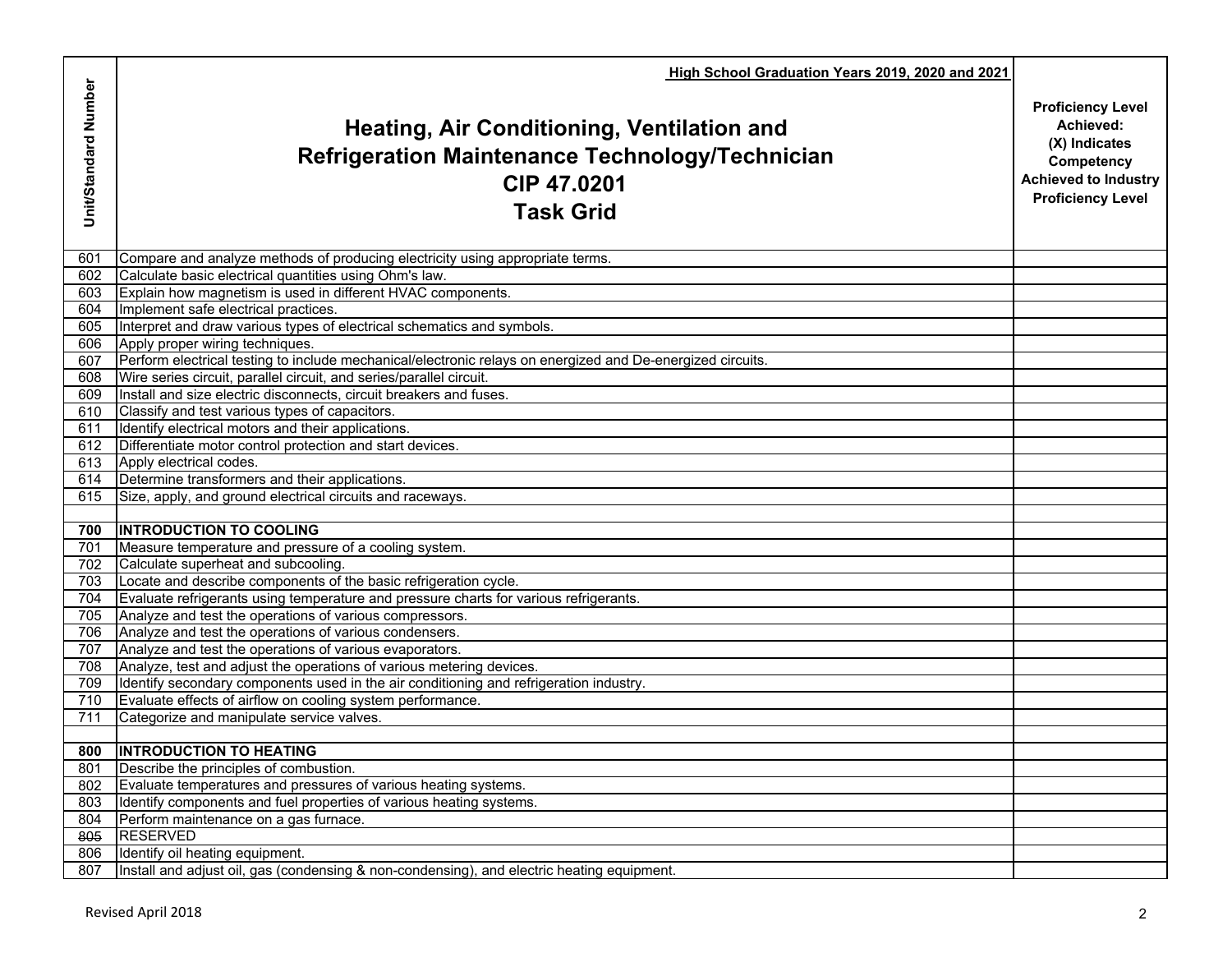|                      | High School Graduation Years 2019, 2020 and 2021                                                                                        |                                                                                                                                 |
|----------------------|-----------------------------------------------------------------------------------------------------------------------------------------|---------------------------------------------------------------------------------------------------------------------------------|
| Unit/Standard Number | Heating, Air Conditioning, Ventilation and<br><b>Refrigeration Maintenance Technology/Technician</b><br>CIP 47,0201<br><b>Task Grid</b> | <b>Proficiency Level</b><br>Achieved:<br>(X) Indicates<br>Competency<br><b>Achieved to Industry</b><br><b>Proficiency Level</b> |
| 808                  | Perform annual preventive maintenance on oil fired equipment.                                                                           |                                                                                                                                 |
| 809                  | <b>RESERVED</b>                                                                                                                         |                                                                                                                                 |
| 810                  | Identify and size electric heating equipment.                                                                                           |                                                                                                                                 |
| 811                  | Install heating/air conditioning thermostats.                                                                                           |                                                                                                                                 |
| 812                  | <b>RESERVED</b>                                                                                                                         |                                                                                                                                 |
| 813                  | Perform combustion analysis on oil and gas fired equipment.<br>Identify the sequence of operations of various warm air furnaces.        |                                                                                                                                 |
| 814                  |                                                                                                                                         |                                                                                                                                 |
| 900                  | <b>AIR DISTRIBUTION SYSTEMS</b>                                                                                                         |                                                                                                                                 |
| 901                  | Identify and design different types of duct systems.                                                                                    |                                                                                                                                 |
| 902                  | Identify and describe the different types of duct system components.                                                                    |                                                                                                                                 |
| 903                  | Test velocity, static pressures, temperature, humidity, and volume in a duct system.                                                    |                                                                                                                                 |
| 904                  | <b>RESERVED</b>                                                                                                                         |                                                                                                                                 |
| 905                  | <b>RESERVED</b>                                                                                                                         |                                                                                                                                 |
| 906                  | Compare, identify and fabricate using various duct materials.                                                                           |                                                                                                                                 |
| 907                  | Perform basic installation practices including duct sealing and leak testing.                                                           |                                                                                                                                 |
| 908                  | Identify and compare the application air distribution secondary accessories to increase air quality and comfort.                        |                                                                                                                                 |
|                      |                                                                                                                                         |                                                                                                                                 |
| 1000                 | <b>INTRODUCTION TO HYDRONIC SYSTEMS</b>                                                                                                 |                                                                                                                                 |
| 1001                 | Identify and compare various hot water heating system components, piping schemes, and their applications.                               |                                                                                                                                 |
| 1002                 | Service and maintain hydronic systems.                                                                                                  |                                                                                                                                 |
|                      |                                                                                                                                         |                                                                                                                                 |
| 1100                 | <b>LEAK DETECTION, EVACUATION, RECOVERY AND CHARGING</b>                                                                                |                                                                                                                                 |
| 1101                 | Locate refrigerant leaks using common types of leak detectors.                                                                          |                                                                                                                                 |
|                      | 1102 Perform refrigerant recovery.                                                                                                      |                                                                                                                                 |
|                      | 1103 Perform system evacuation and dehydration.                                                                                         |                                                                                                                                 |
| 1104                 | Determine when to charge with liquid versus vapor.<br>1105 Weigh in correct system charge (when appropriate).                           |                                                                                                                                 |
|                      | 1106 Charge systems using superheat method when appropriate (e.g., fixed restriction).                                                  |                                                                                                                                 |
|                      | 1107 Charge systems using subcooling method when appropriate (e.g., TXV, AXV).                                                          |                                                                                                                                 |
| 1108                 | Apply knowledge of EPA Section 608.                                                                                                     |                                                                                                                                 |
| 1109                 | Identify pump down applications and perform system pump down operations.                                                                |                                                                                                                                 |
|                      |                                                                                                                                         |                                                                                                                                 |
| 1200                 | <b>TROUBLESHOOT HEATING</b>                                                                                                             |                                                                                                                                 |
| 1201                 | Perform gas burner flame proving tests according to trade standards.                                                                    |                                                                                                                                 |
| 1202                 | Troubleshoot, and service gas heating equipment.                                                                                        |                                                                                                                                 |
| 1203                 | Troubleshoot oil fired equipment.                                                                                                       |                                                                                                                                 |
|                      |                                                                                                                                         |                                                                                                                                 |